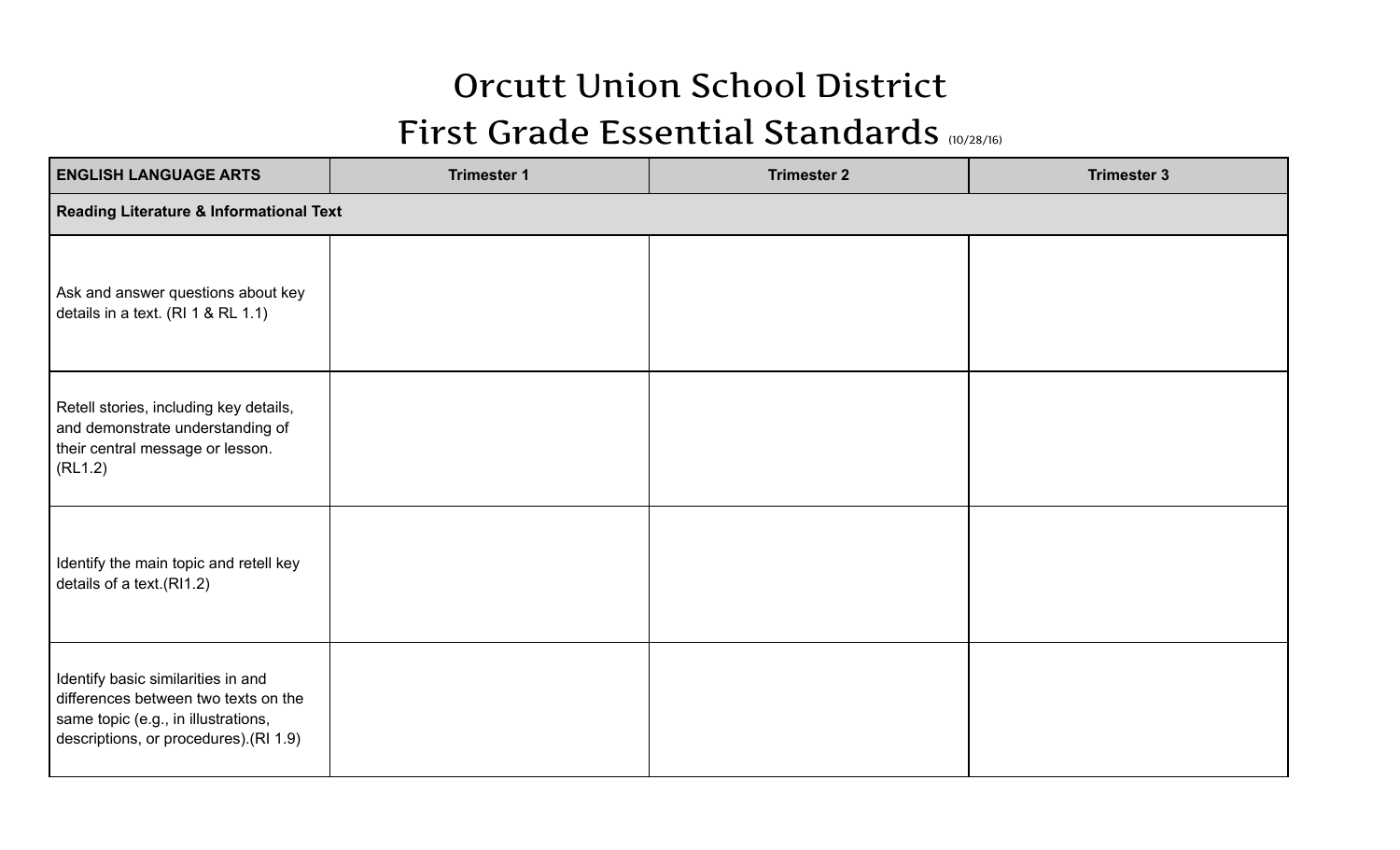| <b>Foundational Skills</b>                                                                                                                                                                 |   |                |              |  |  |
|--------------------------------------------------------------------------------------------------------------------------------------------------------------------------------------------|---|----------------|--------------|--|--|
| Demonstrate understanding of spoken<br>words, syllables, and sounds<br>(phonemes). (RF 1.2)                                                                                                |   |                |              |  |  |
| Know and apply grade-level phonics<br>and word analysis skills in decoding<br>words both in isolation and in text.<br>(RF 1.3)                                                             |   |                |              |  |  |
| Read with sufficient accuracy and<br>fluency to support comprehension.<br>(RF 1.4)                                                                                                         |   |                |              |  |  |
| Language                                                                                                                                                                                   | 1 | $\overline{2}$ | $\mathbf{3}$ |  |  |
| Demonstrate command of the<br>conventions of standard English<br>grammar and usage when writing or<br>speaking. $(L 1.1)$                                                                  |   |                |              |  |  |
| Demonstrate command of the<br>conventions of standard English<br>capitalization, punctuation, and<br>spelling when writing. (L1.2)                                                         |   |                |              |  |  |
| Determine or clarify the meaning of<br>unknown and multiple-meaning words<br>and phrases based on grade 1 reading<br>and content, choosing flexibly from an<br>array of strategies. (L1.4) |   |                |              |  |  |